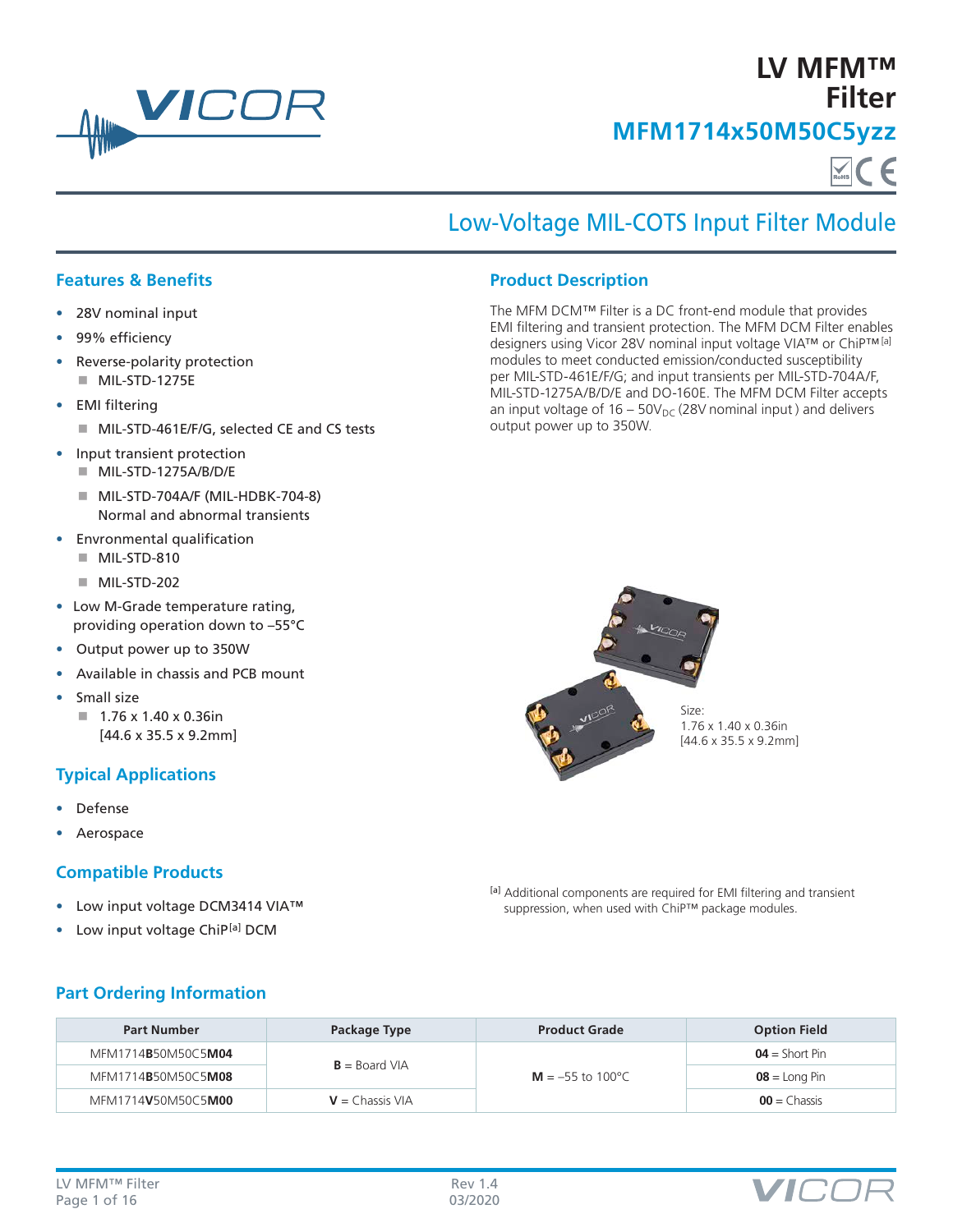# **Typical Application**



**Parts List for Typical Applications EATON (Cooper/Bussman)** ABC series, fast-acting tube fuses rated 30A **Littlefuse NANO2** 456 Series, surface-mount fuses rated 30A

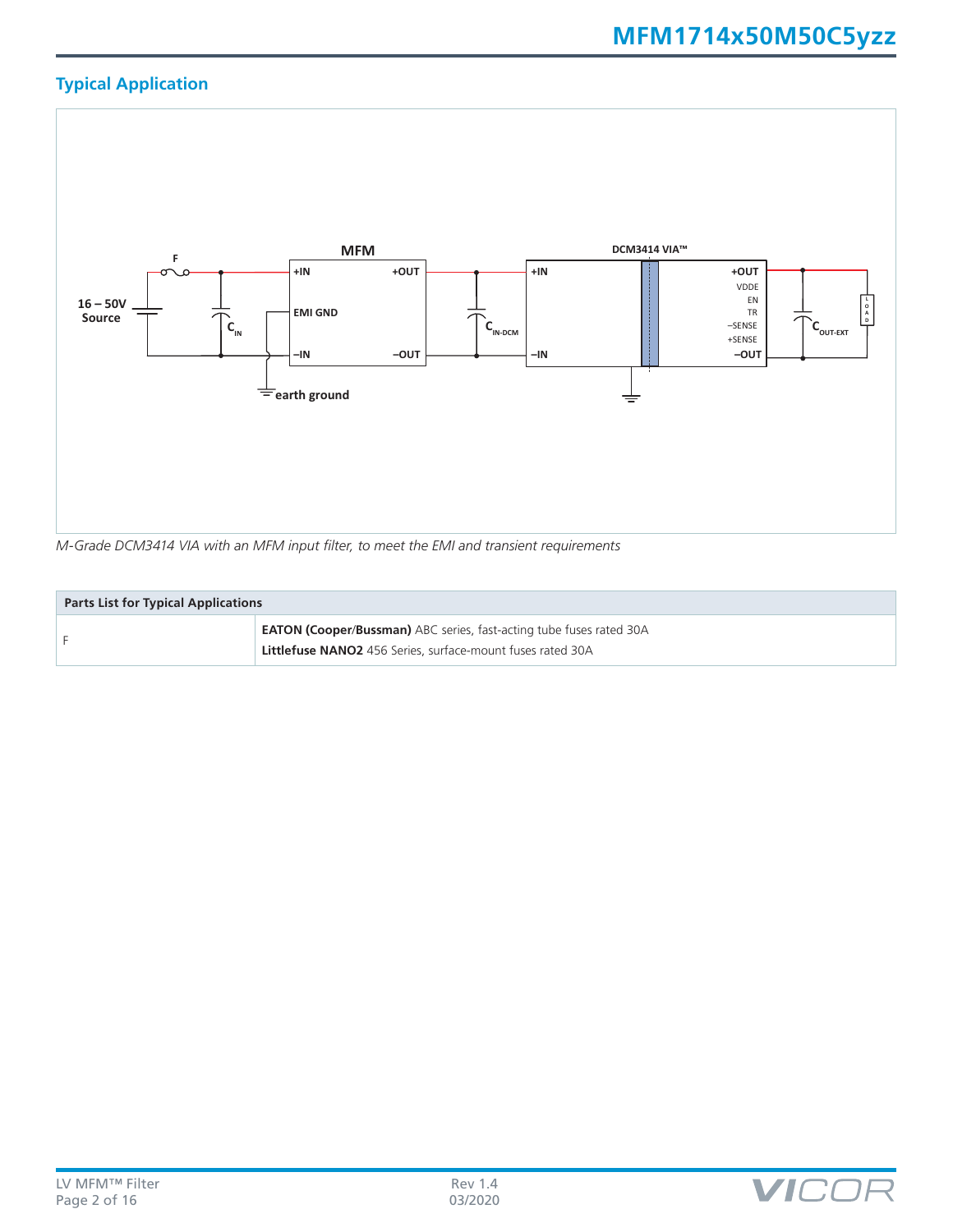# **Pin Configuration**



# **Pin Descriptions**

| <b>Signal Name</b> | <b>Type</b>                          | <b>Function</b>                |
|--------------------|--------------------------------------|--------------------------------|
| $+IN$              | <b>INPUT POWER</b>                   | Positive input power terminal  |
| $-IN$              | <b>INPUT POWER</b><br>RETURN         | Negative input power terminal  |
| <b>EMI GND</b>     | <b>EMI GROUND</b>                    | EMI ground terminal            |
| $+$ OUT            | <b>OUTPUT POWER</b>                  | Positive output power terminal |
| $-$ OUT            | <b>OUTPUT POWER</b><br><b>RETURN</b> | Negative output power terminal |

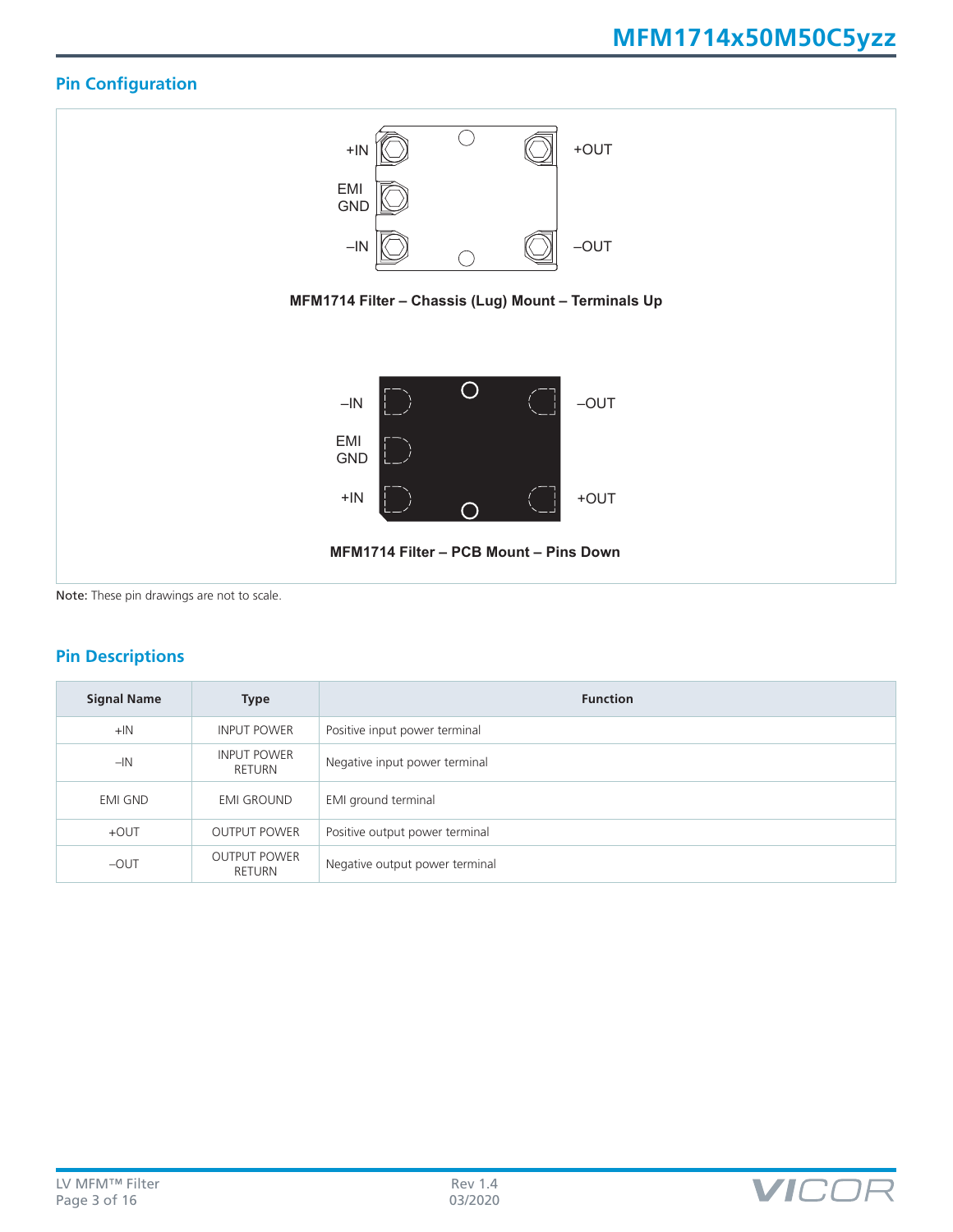### **Absolute Maximum Ratings**

The absolute maximum ratings below are stress ratings only. Operation at or beyond these maximum ratings can cause permanent damage to the device. Electrical specifications do not apply when operating beyond rated operating conditions.

| <b>Parameter</b>                                       | <b>Comments</b>                       | <b>Min</b> | <b>Max</b> | Unit                         |  |
|--------------------------------------------------------|---------------------------------------|------------|------------|------------------------------|--|
| Input Voltage $(+$ IN to $-$ IN)                       | Continuous                            | $-50$      | 65.0       | $V_{DC}$                     |  |
|                                                        | Transient per MIL-STD-1275D/E, 50ms   |            | 100        |                              |  |
|                                                        | Transient per MIL-STD-1275A/B/D, 70µs |            | 250        |                              |  |
|                                                        | Transient per DO-160E, 100ms          |            | 80         |                              |  |
| Output Voltage (+OUT to -OUT)                          | Continuous                            | $-0.5$     | 65.0       | $V_{DC}$                     |  |
| Dielectric Withstand<br>(Input/Output to EMI GND/Case) |                                       |            | 1500       | $V_{DC}$                     |  |
| Storage Temperature                                    | M-Grade                               | $-65$      | 125        | $^{\circ}C$                  |  |
| Internal Operating Temperature                         | M-Grade                               | $-55$      | 125        | $^{\circ}C$                  |  |
| Average Output Current                                 |                                       |            | 22         | A                            |  |
| Input/Output Pin Torque and<br>Mounting Torque         |                                       |            | 4(0.45)    | in $\cdot$ lbs (N $\cdot$ m) |  |

# **Electrical Specifications**

Specifications apply over all line and load conditions, unless otherwise noted; **boldface** specifications apply over the temperature range of  $-55^{\circ}$ C ≤ T<sub>CASE</sub> ≤100°C (M-Grade); all other specifications are at T<sub>CASE</sub> = 25°C unless otherwise noted.

| <b>Attribute</b>                   | Symbol               | <b>Conditions / Notes</b>                                     |      | <b>Typ</b> | <b>Max</b> | <b>Unit</b>   |
|------------------------------------|----------------------|---------------------------------------------------------------|------|------------|------------|---------------|
|                                    |                      |                                                               |      |            |            |               |
|                                    |                      | <b>Power Input / Output Specification</b>                     |      |            |            |               |
|                                    | $V_{IN}$             | Continuous operation                                          | 16   | 28         | 50         | V             |
|                                    |                      | Continuous reverse-voltage protection                         |      |            | $-50$      |               |
| Input Voltage Range <sup>[b]</sup> |                      | Transient per MIL-STD-1275D/E, 50ms                           |      |            | 100        |               |
|                                    |                      | Transient per MIL-STD-1275A/B/D, 70µs                         |      |            | 250        |               |
|                                    |                      | Transient per DO-160E, 100ms                                  |      |            | 80         |               |
| Maximum Output Current [c]         | $I_{\text{OUT MAX}}$ | Continuous at 16V ( $I_{\text{OUT}}$ = 350/ $V_{\text{IN}}$ ) |      |            | 22         | A             |
| Rated Output Power <sup>[c]</sup>  | $P_{OUT}$            | Continuous, over all line conditions                          |      |            | 350        | W             |
| Internal Voltage Drop              |                      | @16V, 22A, 100°C case                                         |      |            | 0.65       | $V_{DC}$      |
| Efficiency                         | η                    | Full load, low line, high temperature                         | 97.7 | 98         | 98.2       | $\frac{0}{0}$ |
|                                    |                      | Full load, nominal line, high temperature                     | 99.2 | 99.4       |            | $\%$          |
|                                    |                      | Full load, high line, high temperature                        | 99.7 | 99.8       |            | $\%$          |

[b] Transient immunity specifications are met only when LV MFM is used with M-Grade 16 – 50V<sub>IN</sub> DCM3414 VIA<sup>TM</sup>.

[c] One MFM for each DCM™ even if the total power of the DCM is below P<sub>OUT</sub> maximum value.

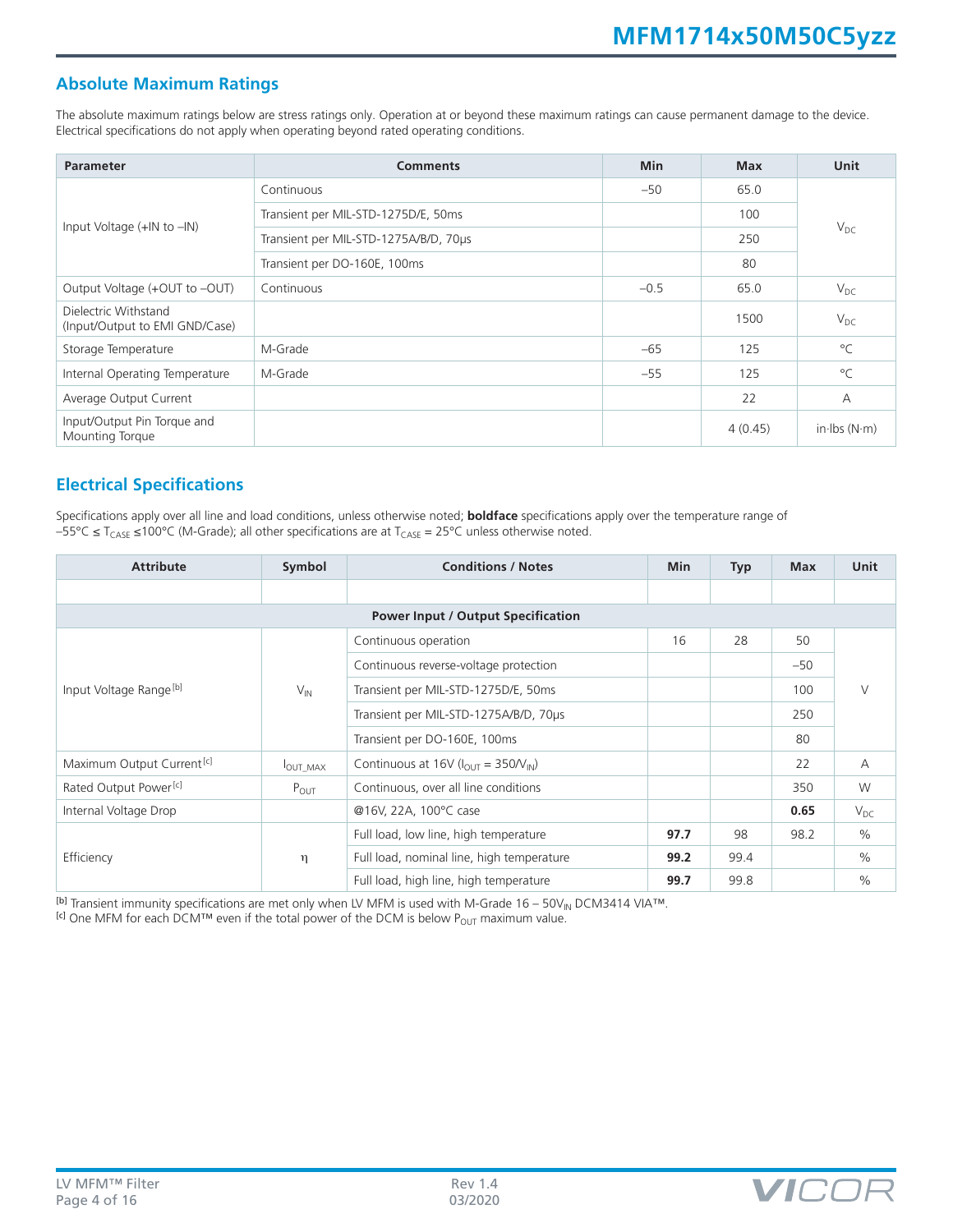### **EMI/EMC**

| <b>Standard</b>                   | <b>Test Procedure</b>                                                 | <b>Notes</b>                                                                                                                                                                               |  |  |  |
|-----------------------------------|-----------------------------------------------------------------------|--------------------------------------------------------------------------------------------------------------------------------------------------------------------------------------------|--|--|--|
|                                   |                                                                       |                                                                                                                                                                                            |  |  |  |
| MIL-STD-461E/F/G                  |                                                                       |                                                                                                                                                                                            |  |  |  |
| <b>Conducted Emmisions</b>        | CE101                                                                 | Figure CE101-4, Navy ASW & Army Aircraft, Curve #2 (28V <sub>DC</sub> or below)                                                                                                            |  |  |  |
|                                   | CE102                                                                 | Figure CE102-1, Basic curve for all applications                                                                                                                                           |  |  |  |
| Conducted Susceptibility          | CS101                                                                 | Figure CS101, Curve #2, for all applications (28 $VDC$ or below)                                                                                                                           |  |  |  |
|                                   |                                                                       |                                                                                                                                                                                            |  |  |  |
|                                   |                                                                       | <b>MIL-STD-1275</b>                                                                                                                                                                        |  |  |  |
| Transient Immunity <sup>[d]</sup> | MIL-STD-1275A/B/D/E                                                   | 100 $V_{\text{DC}}$ for 50ms duration                                                                                                                                                      |  |  |  |
|                                   |                                                                       | $250V_{\text{nc}}$ for 70 $\mu$ s                                                                                                                                                          |  |  |  |
|                                   |                                                                       |                                                                                                                                                                                            |  |  |  |
|                                   |                                                                       | MIL-STD-704                                                                                                                                                                                |  |  |  |
|                                   | MIL-STD-704A (MIL-HDBK-704-8)<br>Normal Voltage Transients            | From table LDC 105-II (A-J) overvoltage $70V_{DC}$ for 20ms duration; within the<br>MIL-STD-1275 (100V for 50ms) transient condition                                                       |  |  |  |
| Transient Immunity <sup>[d]</sup> | MIL-STD-704B/C/D/E/F<br>(MIL-HDBK-704-8)<br>Normal Voltage Transients | From table LDC 105-III (AA-RR) overvoltage $50V_{\text{DC}}$ for 12.5ms duration,<br>undervoltage 18 $V_{\text{DC}}$ for 15ms duration; within the normal operating input<br>voltage range |  |  |  |
|                                   | MIL-STD-704A (MIL-HDBK-704-8)<br>Abnormal Voltage Transients          | From table LDC 302-II (A-J) overvoltage $80V_{DC}$ for 50ms duration; within the<br>MIL-STD-1275 (100V for 50ms) transient condition                                                       |  |  |  |
|                                   | MIL-STD-704E/F (MIL-HDBK-704-8)<br>Abnormal Voltage Transients        | From Table LDC 302-IV (AAA-FFF), overvoltage test conditions; within the<br>normal operating input voltage range                                                                           |  |  |  |
|                                   |                                                                       |                                                                                                                                                                                            |  |  |  |
| <b>DO-160E</b>                    |                                                                       |                                                                                                                                                                                            |  |  |  |
| Transient Immunity <sup>[d]</sup> | DO-160E sec. 16, cat. z                                               | 80V <sub>DC</sub> for 100ms                                                                                                                                                                |  |  |  |

[d] Transient immunity specifications are met only when LV MFM is used with M-grade 16 – 50V<sub>IN</sub> DCM3414 VIA™.

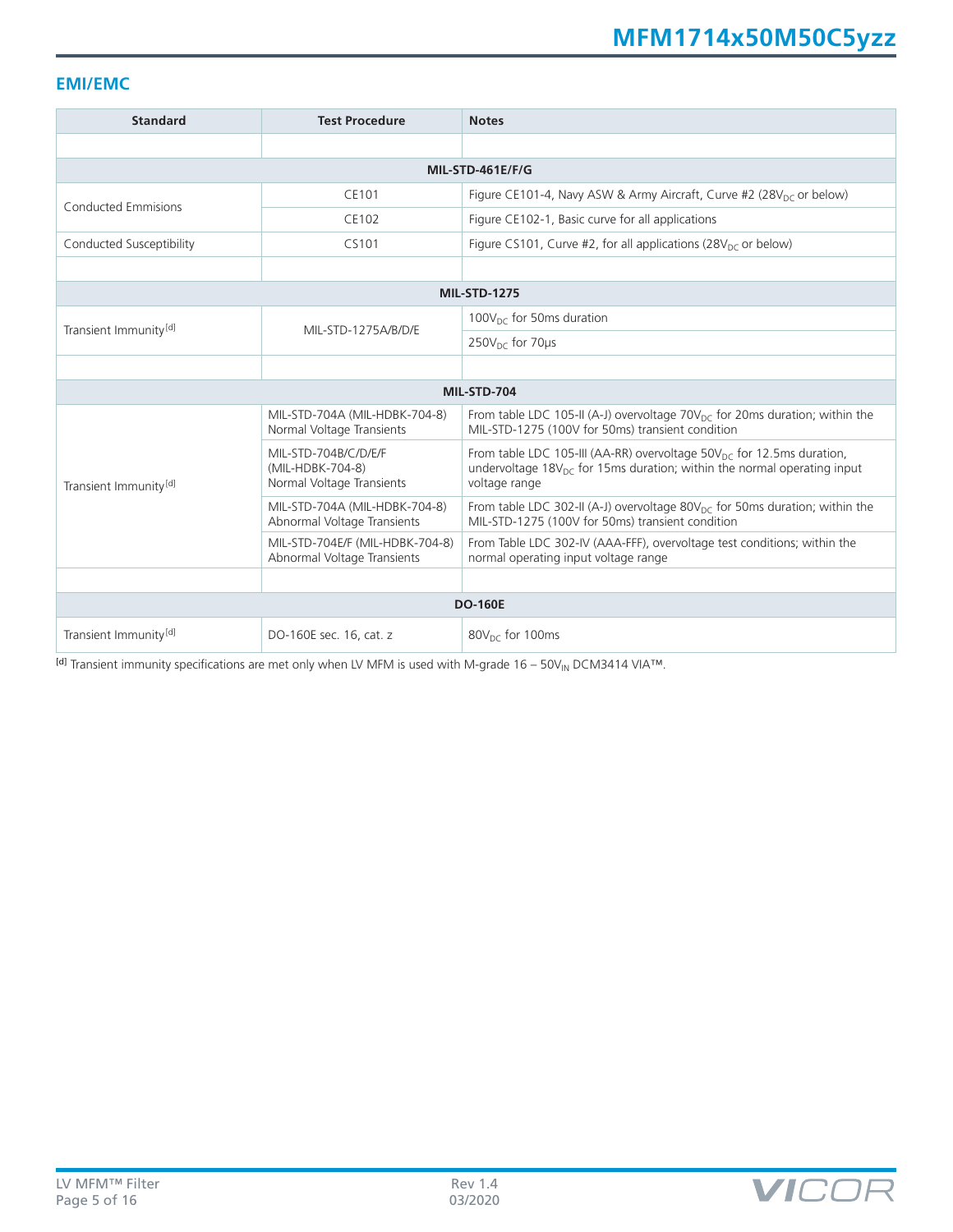# **Typical Characteristics**



*Figure 1 — Attenuation (dB) vs. frequency (Hz), input leads are terminated with LISN impedances 25Ω for common mode, 100Ω for differential mode*



*Figure 2 — Output impedance vs. frequency (Hz) plot looking back into the output terminals of the MFM with shorted input terminals*

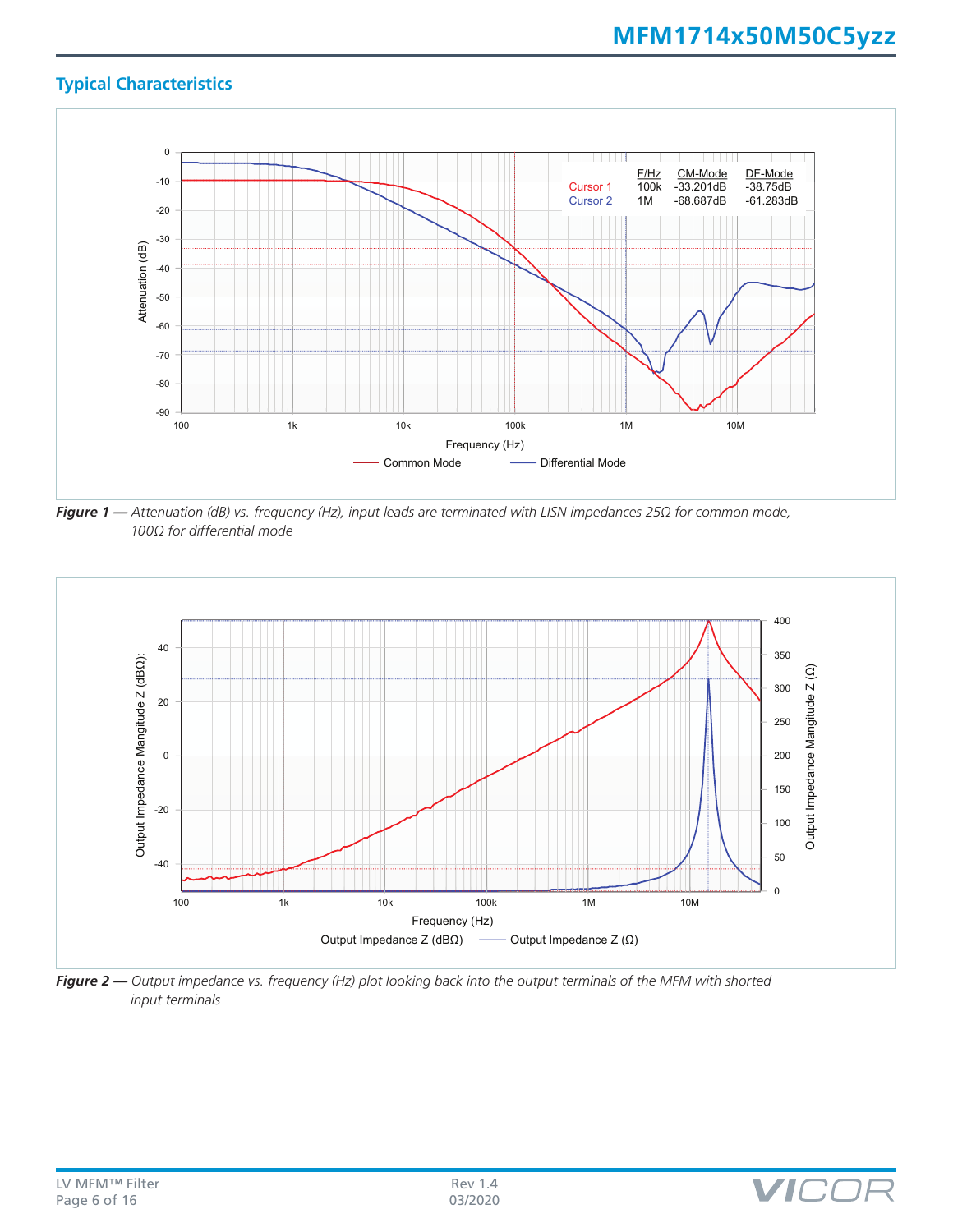# **Typical Conducted Emissions**

CE101 peak scans with MFM1714V50M50C5M00 and DCM3414V50M31C2T01, in either condition: –OUT connected to GND or –OUT floating.



*Figure 3 — A typical test set up for conducted emissions CE101 is shown above. A current probe is used to measure and plot the variations in the current through the RED and BLACK leads at various load conditions.*



**Figure 4** — Peak scan for the RED lead with  $C_{IN} = 2200 \mu F$ , *COUT-EXT = 1000µF, 0% load*



**Figure 6** — Peak scan for the BLACK lead with  $C_{IN} = 2200 \mu F$ , *COUT-EXT = 1000µF, 0% load*



**Figure 5** — Peak scan for the RED lead with  $C_{IN} = 2200 \mu F$ , *COUT-EXT = 1000µF, 100% load*



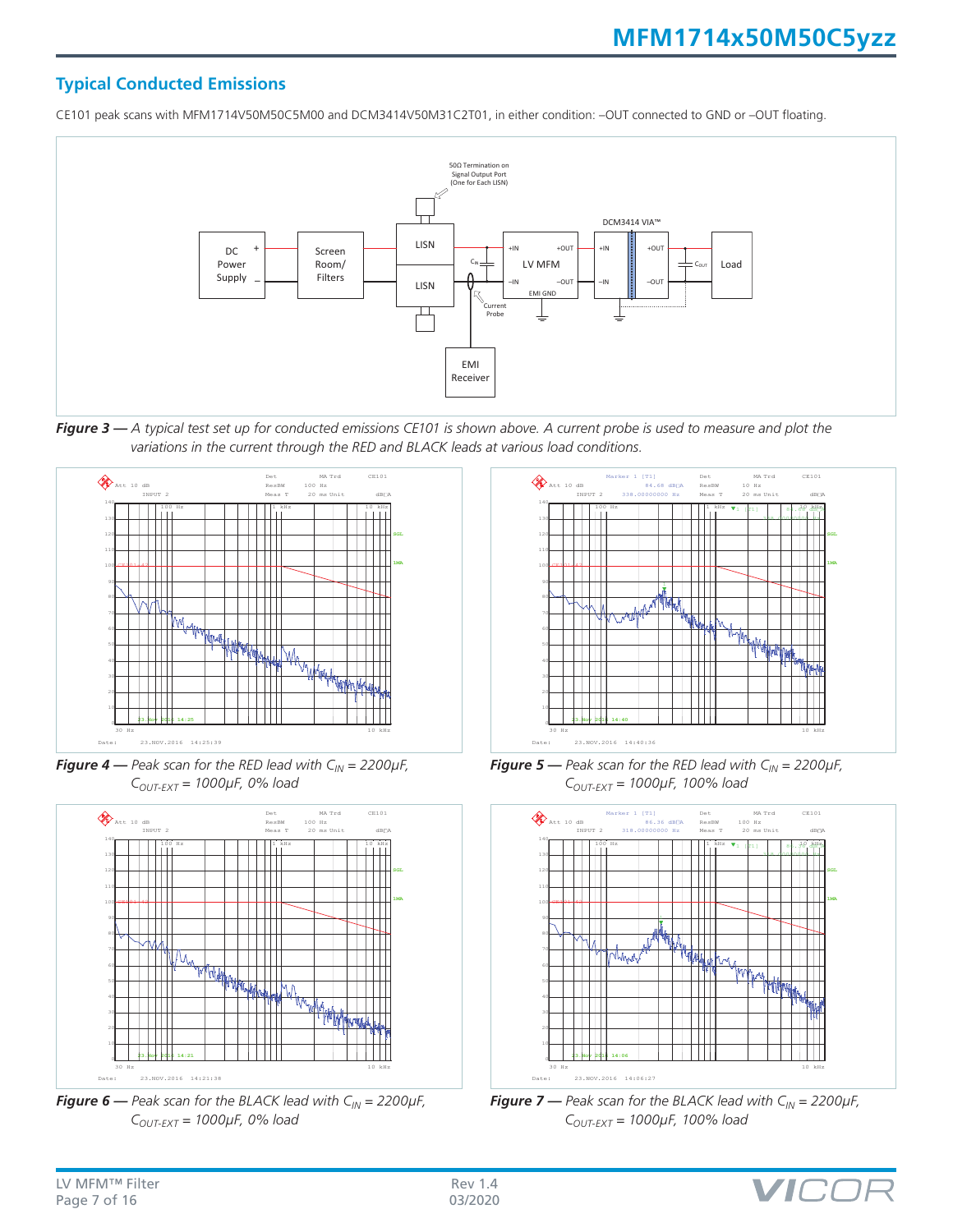# **Typical Conducted Emissions (Cont.)**

CE102 peak scans with MFM1714V50M50C5M00 and DCM3414V50M31C2T01, in either condition: –OUT connected to GND or –OUT floating.



*Figure 8 — A typical test set up for conducted emissions CE102 is shown above. A 50Ω termination is used for LISN and voltage across the RED and BLACK leads are measured at various load conditions.*



**Figure 9**— Peak scan for the RED lead with  $C_{IN} = 2200 \mu F$ , *CIN-DCM = 1000µF, COUT-EXT = 1000µF, 0% load*



**Figure 11** — Peak scan for the BLACK lead with  $C_{IN} = 2200 \mu F$ , *CIN-DCM = 1000µF, COUT-EXT = 1000µF, 0% load*



**Figure 10** — Peak scan for the RED lead with  $C_{IN} = 2200 \mu F$ , *CIN-DCM = 1000µF, COUT-EXT = 1000µF, 100% load*



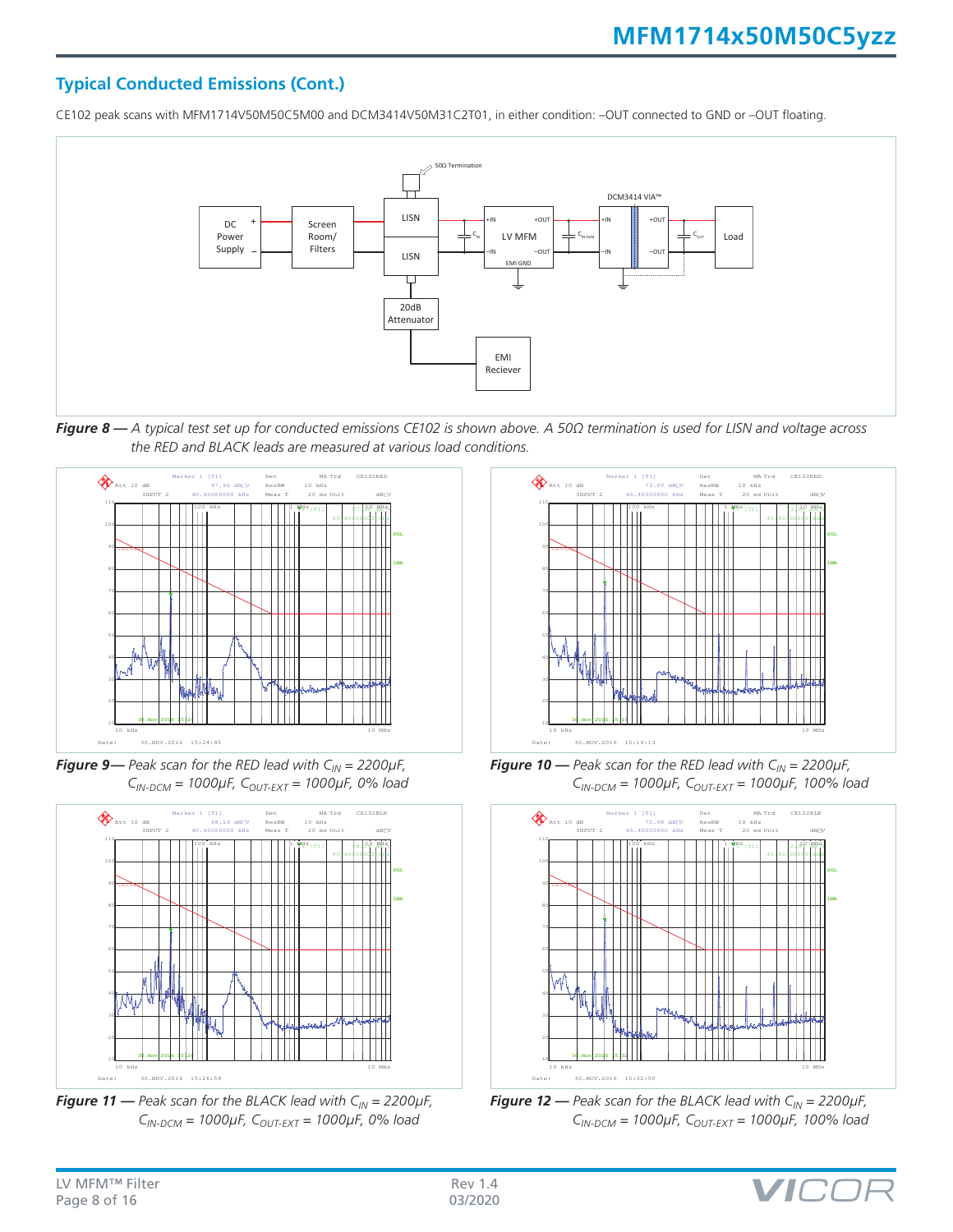### **Electrical Power Characteristics**

Transient immunity with MFM1714V50M50C5M00 and DCM3414V50M13C2M01 per MIL-STD-1275D/E.



*Figure 13 — Input line transient suppression block diagram*



*Figure 14 — Transient immunity; LV MFM and DCM3414 VIA output response to an 100V, 50ms input transient*

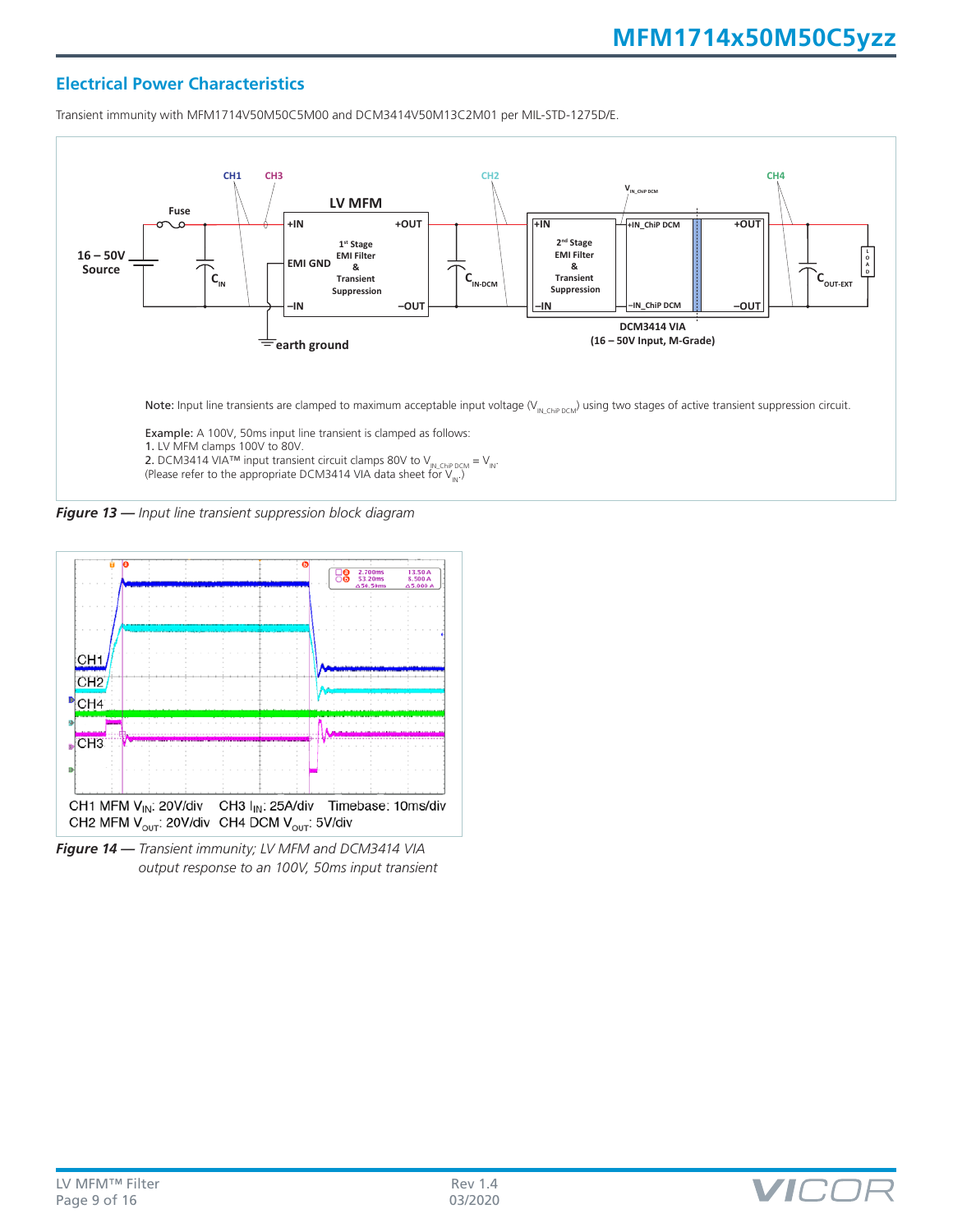# **General Characteristics**

Specifications apply over all line and load conditions, T<sub>INT</sub> = 25°C, unless otherwise noted; **boldface** specifications apply over the temperature range of the specified product grade.

| <b>Attribute</b>                                     | Symbol                                | <b>Conditions / Notes</b>                                                              | Min   | <b>Typ</b>  | <b>Max</b>       | Unit                     |  |
|------------------------------------------------------|---------------------------------------|----------------------------------------------------------------------------------------|-------|-------------|------------------|--------------------------|--|
|                                                      |                                       |                                                                                        |       |             |                  |                          |  |
|                                                      |                                       | <b>Mechanical</b>                                                                      |       |             |                  |                          |  |
| Length                                               | L                                     |                                                                                        |       | 44.6 [1.76] |                  | $mm$ [in]                |  |
| Width                                                | W                                     |                                                                                        |       | 35.5 [1.39] |                  | mm [in]                  |  |
| Height                                               | H                                     |                                                                                        |       | 9.22 [0.36] |                  | mm [in]                  |  |
| Volume                                               | Vol                                   |                                                                                        |       | 14.5 [0.88] |                  | $cm3$ [in <sup>3</sup> ] |  |
| Mass (Weight)                                        | M                                     |                                                                                        |       | 30 [1.06]   |                  | $g$ [oz]                 |  |
| Pin Material                                         |                                       | C145 copper, 1/2 hard                                                                  |       |             |                  |                          |  |
| Underplate                                           |                                       | Low-stress ductile Nickel                                                              | 50    |             | 100              | μin                      |  |
|                                                      |                                       | Palladium                                                                              | 0.8   |             | 6                |                          |  |
| Pin Finish                                           |                                       | Soft Gold                                                                              | 0.12  |             | $\overline{2}$   | μin                      |  |
| Flatness                                             |                                       |                                                                                        |       |             | $<$ 0.25 [0.010] | mm [in]                  |  |
|                                                      |                                       |                                                                                        |       |             |                  |                          |  |
|                                                      |                                       | <b>Thermal</b>                                                                         |       |             |                  |                          |  |
| Internal Operating Temperature                       |                                       | M-Grade;                                                                               | $-55$ |             | 125              |                          |  |
| Case Temperature                                     |                                       | See thermal considerations section                                                     | $-55$ |             | 100              | $^{\circ}C$              |  |
| Thermal Resistance,<br>Internal to Case Non-Pin Side | $\theta_{INT\_NON\_PIN\_SIDE}$        |                                                                                        |       | 14          |                  | $\degree$ C/W            |  |
| Thermal Resistance,<br>Internal to Output Terminals  | $\theta_{\text{INT\_OUT\_TERMINALS}}$ |                                                                                        |       | 4.7         |                  | $\degree$ C/W            |  |
|                                                      |                                       |                                                                                        |       |             |                  |                          |  |
|                                                      |                                       | Soldering                                                                              |       |             |                  |                          |  |
| Temperature                                          |                                       | See: AN:401 PCB Mount VIA<br><b>Soldering Guidelines</b>                               |       |             |                  |                          |  |
|                                                      |                                       |                                                                                        |       |             |                  |                          |  |
| Reliability                                          |                                       |                                                                                        |       |             |                  |                          |  |
| <b>MTBF</b>                                          |                                       | MIL-HDBK-217FN2 Parts Count - 25°C<br>Ground Benign, Stationary, Indoors /<br>Computer | 6.6   |             |                  | <b>MHrs</b>              |  |
|                                                      |                                       |                                                                                        |       |             |                  |                          |  |
| <b>Safety</b>                                        |                                       |                                                                                        |       |             |                  |                          |  |
| Dielectric Withstand                                 |                                       | Input / Output to EMI GND/Case                                                         | 1500  |             |                  | $V_{DC}$                 |  |
|                                                      |                                       |                                                                                        |       |             |                  |                          |  |
| Agency Approvals / Standards                         |                                       |                                                                                        |       |             |                  |                          |  |
|                                                      |                                       | CE marked to the Low Voltage Directive (LVD) 2014/35/EU                                |       |             |                  |                          |  |

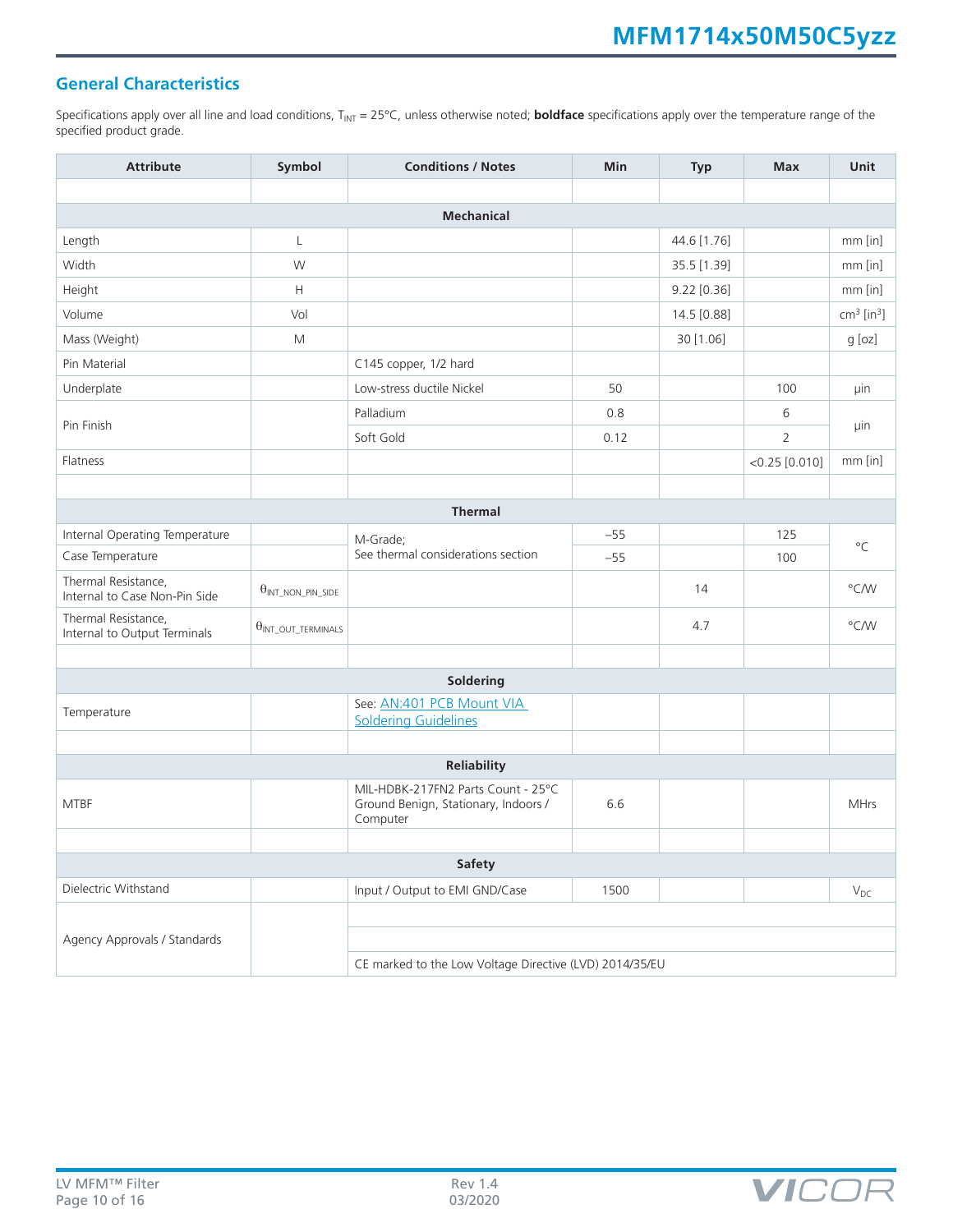# **Environmental Qualification**

| <b>Testing Activity</b>                           | <b>Reference Standard</b> | <b>Test Details</b>                                                                               |
|---------------------------------------------------|---------------------------|---------------------------------------------------------------------------------------------------|
| HTOB-HTOL High-Temperature<br>Operating Bias/Life | JESD22-A110-B             | Duration of 1000hrs, high line, full load,<br>max operating temperature, power cycled per IPC9592 |
| TC (Temperature Cycling)                          | JESD22-A104D              | 1000 cycles -55 to 125°C                                                                          |
| HALT (Highly-Accelerated Life Test)               | DP-0266                   | Low temp, high temp, rapid thermal cycling,<br>random vibration test, combined stress test        |
| THB (Temperature Humidity Bias)                   | JEDSD22-A101C             | Duration of 1000hrs, biased, 85°C, 85%RH.                                                         |
| HTS (High-Temperature Storage)                    | JESD 22-A103-D            | Duration 1000hrs, no bias.<br>Maximum storage temperature (125°C)                                 |
| LTS (Low-Temperature Storage)                     | JESD22-A119               | Duration 1000hrs, no bias.<br>Minimum storage temperature (-65°C)                                 |
| Random Vibration                                  | MIL-STD-810G              | Method 514.6, Procedure I, Category 24, mounted on QA                                             |
| Mechanical Shock                                  | MIL-STD-810G              | Method 516.5, Procedure I, Environment: functional shock 40G,<br>mounted on OA                    |
| Electro Static Discharge Human Body Model         | JEDEC JS-001-2012         | Table 2B, Class 2, ±2000V minimum                                                                 |
| Electro Static Discharge<br>Device Charge Model   | JESD22-C101-E             | Class III ±500V minimum                                                                           |
| Free Fall                                         | <b>IPC9592B</b>           | IEC 60068-2-32, Freefall Procedure 1                                                              |
| Term Strength                                     | MIL-STD-202G              | Method 211A, Test Condition A, Environment: ambient<br>temperature & %Rh.                         |
| Through-Hole Solderability                        | <b>IPC-9592B</b>          | IPC/ECA J-STD-002 Test A (dip and look)                                                           |
| Salt Fog                                          | MIL-STD-810G              | Method 509.5                                                                                      |
| Fungus                                            | MIL-STD-810G              | Method 508.6                                                                                      |
| Resistance to Solvents                            | MIL-STD-202G              | Method 215K                                                                                       |
| Acceleration                                      | MIL-STD-810G              | Method 513.6 Procedure II                                                                         |
| Altitude                                          | MIL-STD-810G              | Method 500.5 Procedure   & II                                                                     |
| <b>Explosive Atmosphere</b>                       | MIL-STD-810G              | Method 511.5 Procedure I, operational                                                             |

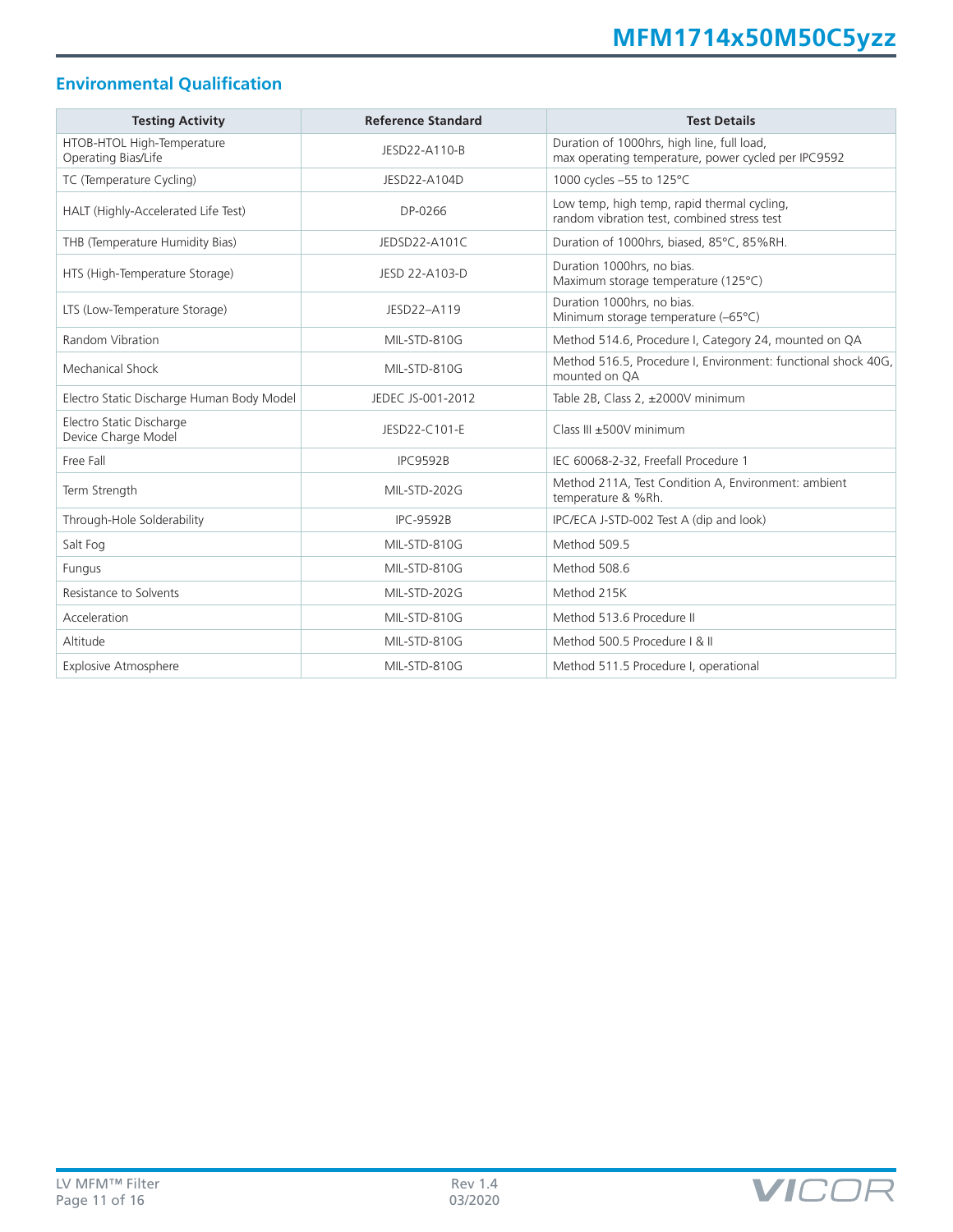# **MFM1714x50M50C5yzz**

## **Thermal Considerations**

The LV MFM must be operated such that the internal components are kept within the maximum of the operating temperature range by monitoring/controlling the temperature of both the non-pin-side plastic housing and the output terminals. A simplified thermal circuit model of the LV MFM is shown below in Figure 15. In this thermal-circuit model, thermal resistance is in units of °C/W is analogous to electrical resistance, temperature in °C is analogous to voltage, and the rate of heat transferred in W is analogous to current. The maximum internal temperature of the LV MFM can be estimated based on total power dissipated by the MFM, the temperature maintained on the non-pin side of the housing, and the temperature of the output terminals.

In the example shown in Figure 15, the non-pin side of the plastic housing is maintained at 70°C, the output terminals are measured to be about 100°C, and the LV MFM is dissipating 9W of heat. The resultant maximum internal temperature of the LV MFM can then be estimated at 124°C, which is close to the maximum operating temperature. 4W of heat is conducted through the lower housing, and the remaining 5W is conducted through the output terminals.

The LV MFM is best attached to a material with a high thermal conductivity (e.g., aluminum or copper) to maintain temperature uniformity across the non-pin-side plastic housing.





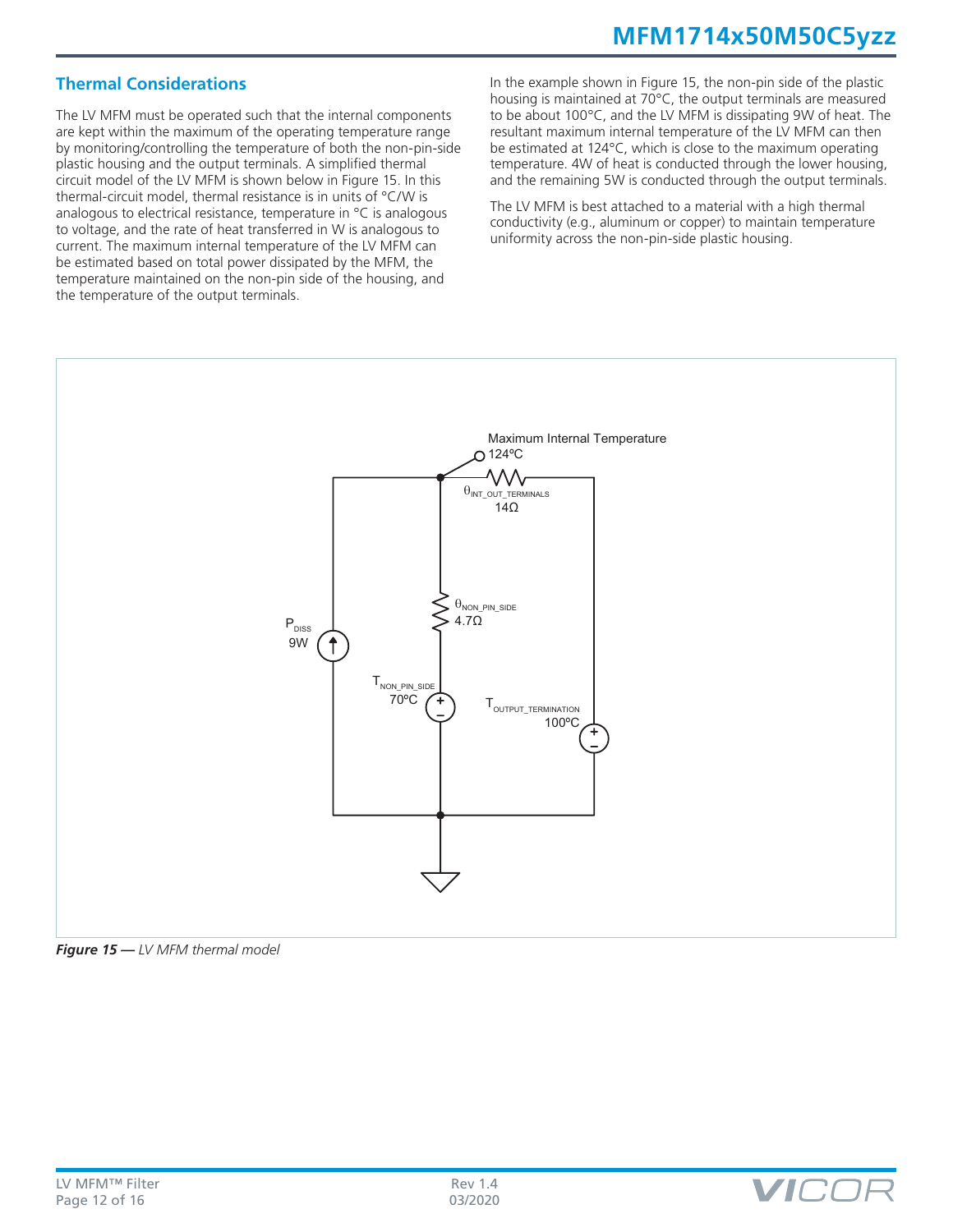# **MFM1714x50M50C5yzz**

# **Chassis-Mount Outline Drawing**



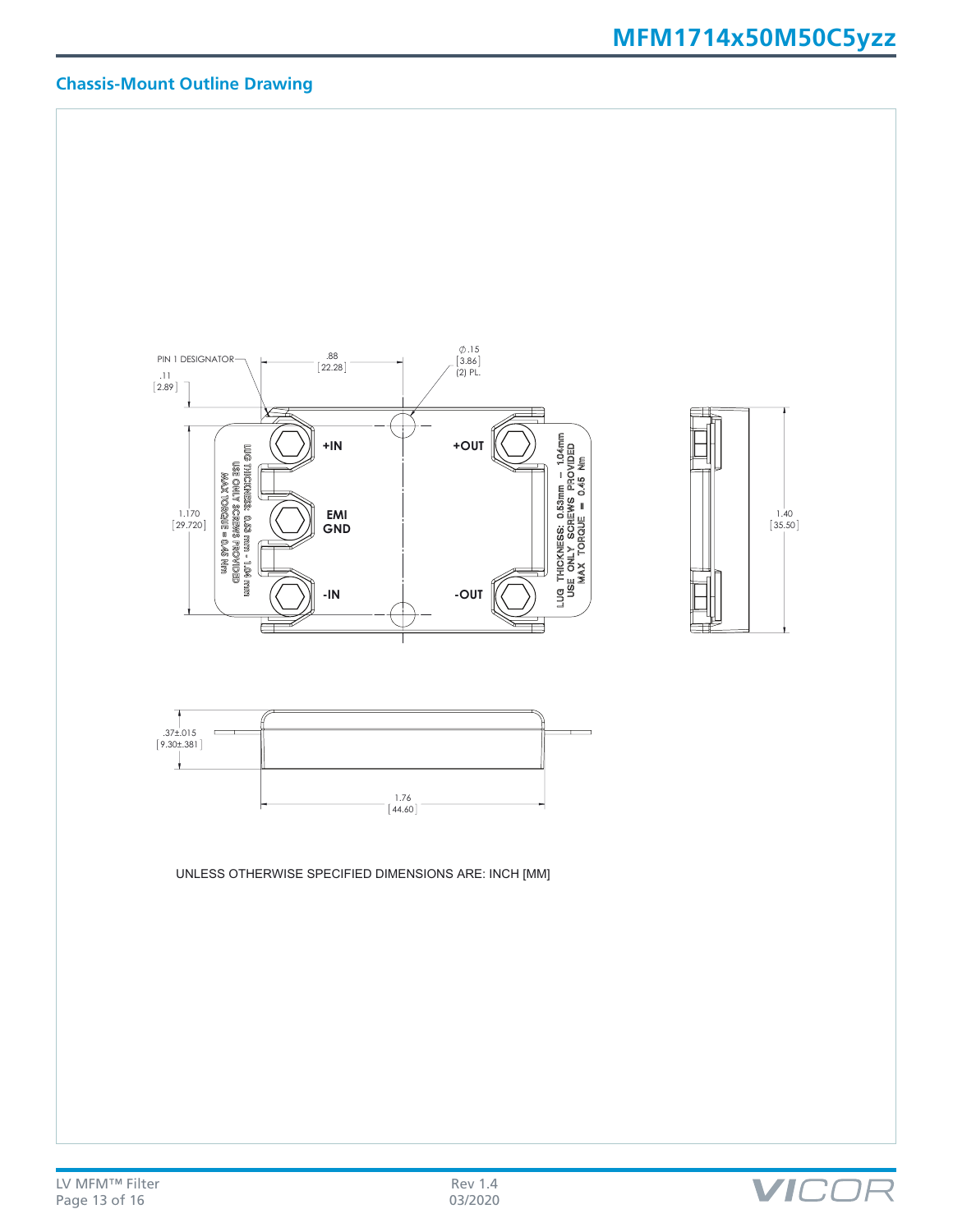VIC

 $\neg L$ 

# **Board-Mount Outline Drawing**



UNLESS OTHERWISE SPECIFIED DIMENSIONS ARE: INCH [MM]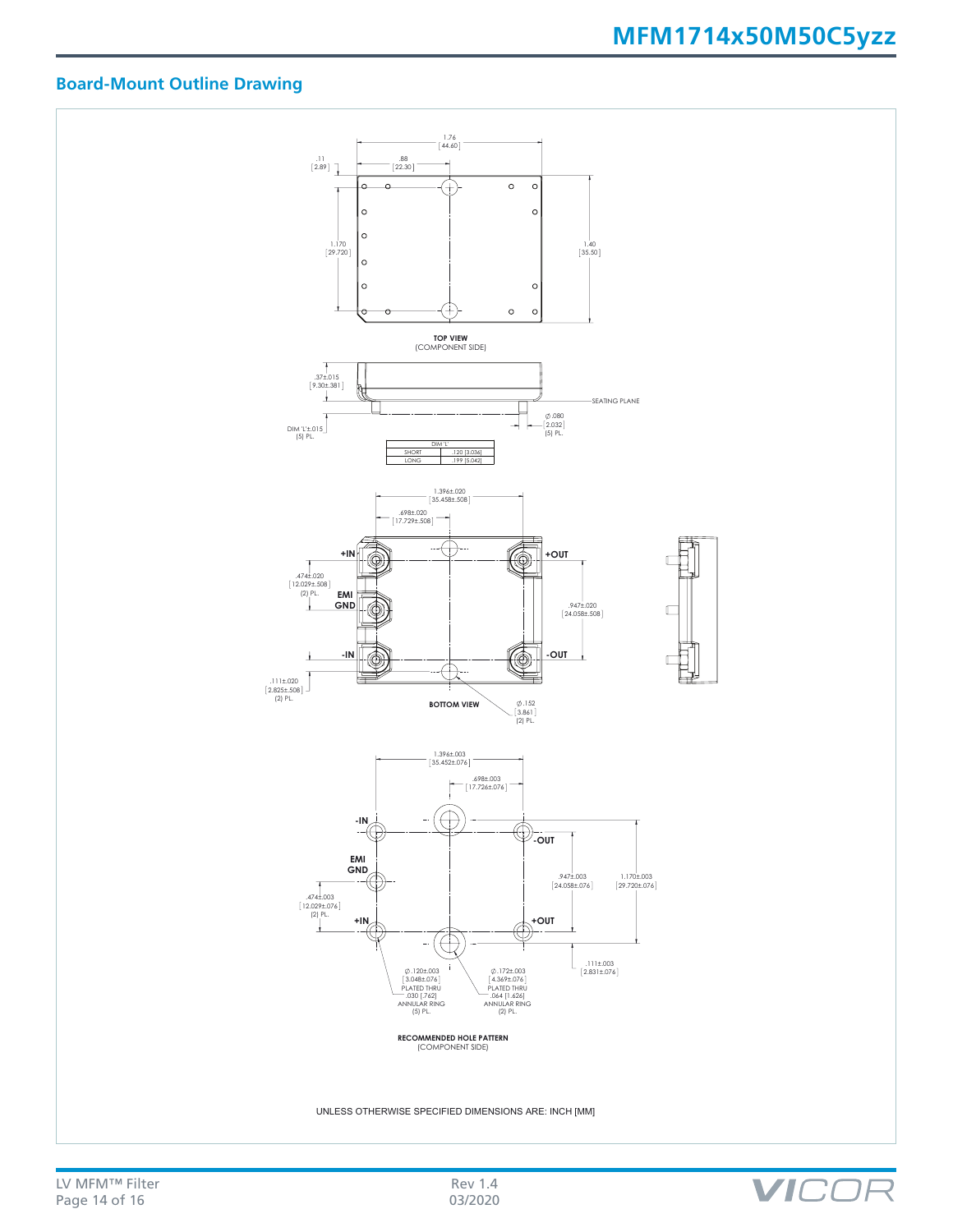# **Revision History**

| <b>Revision</b> | Date     | <b>Description</b>                                                                                                                                                            | Page Number(s) |
|-----------------|----------|-------------------------------------------------------------------------------------------------------------------------------------------------------------------------------|----------------|
| 1.0             | 06/07/17 | Initial Release                                                                                                                                                               | n/a            |
| 1.1             | 07/26/17 | Added fuse recommendation for typical application & remvoed MOV<br>Updated internal operting temperature<br>Updated note on CE scans for -OUT floating<br>Updated MTBF rating | 7,8<br>10      |
| 1.2             | 07/17/18 | Added input line transient suppression block diagram<br>Updated mechanical drawings                                                                                           | 9<br>13, 14    |
| 1.3             | 10/23/18 | Updated features & benefits<br>Added reverse-polarity protection specifications                                                                                               | 4              |
| 1.4             | 03/31/20 | Updated MIL-STD-461 to the latest revision                                                                                                                                    | 1, 5           |